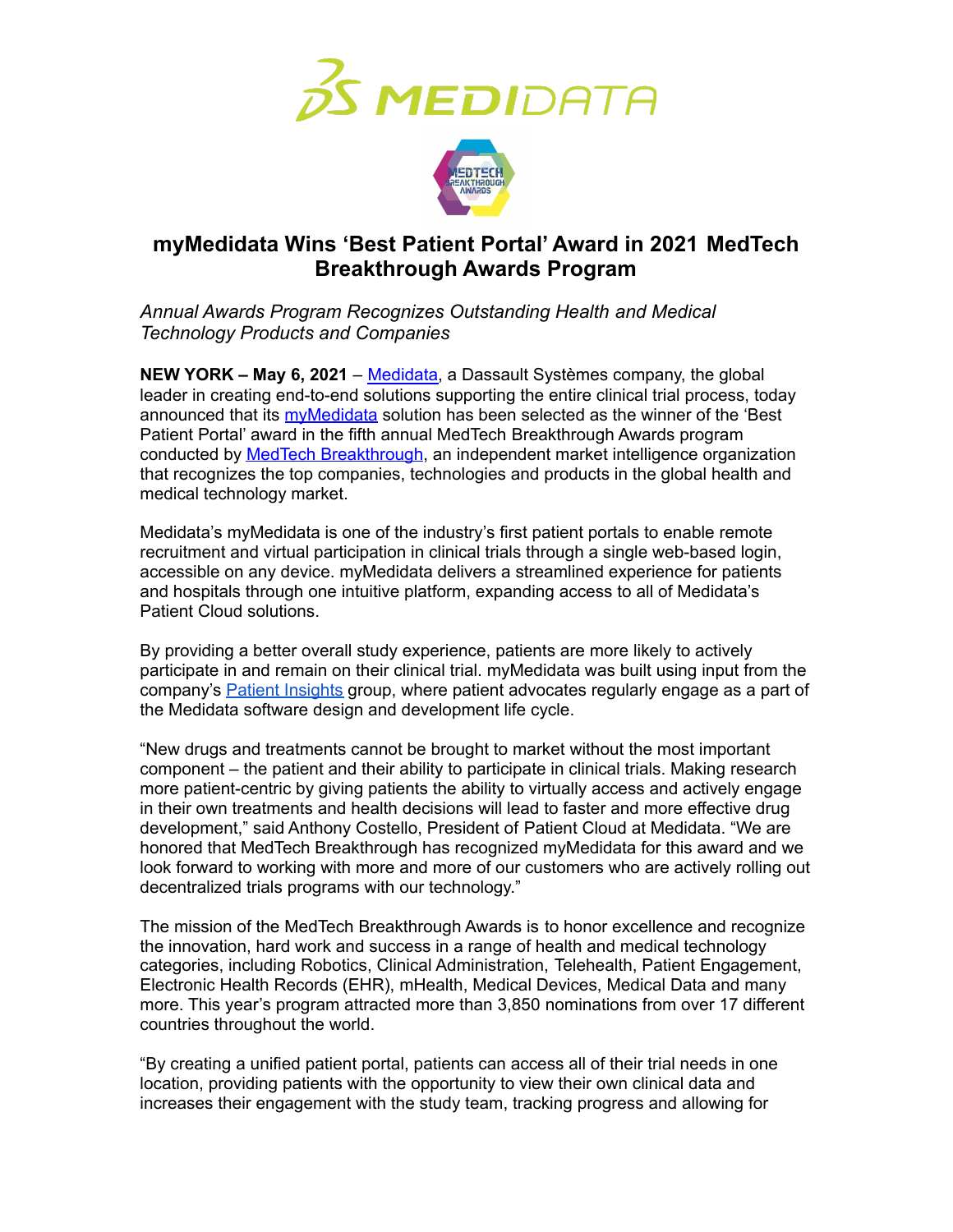



continued support throughout the study," said James Johnson, Managing Director, MedTech Breakthrough. "This is a true breakthrough for an aspect of medicine and healthcare that is so incredibly important today and in the future. Congratulations to Medidata for winning our 'Best Patient Portal' award this year."

myMedidata provides the industry's single most comprehensive, integrated tool set for all aspects of patient-centered research, including electronic consent (eConsent) and clinical outcomes assessment (eCOA), wearable sensors, myMedidata LIVE (a web-based, live video conferencing capability), and patient recruitment/engagement through myMedidata Registries (coming early summer 2021). myMedidata also includes a research-based COVID-19 Symptom Tracker, designed to support research studies and advance scientific understanding of the virus.

Medidata is a wholly owned subsidiary of Dassault Systèmes, which with its 3DEXPERIENCE platform is positioned to lead the digital transformation of life sciences in the age of personalized medicine with the first end-to-end scientific and business platform, from research to commercialization.

### **About Medidata**

Medidata is leading the digital transformation of life sciences, creating hope for millions of patients. Medidata helps generate the evidence and insights to help pharmaceutical, biotech, medical device and diagnostics companies, and academic researchers accelerate value, minimize risk, and optimize outcomes. More than one million registered users across 1,700+ customers and partners access the world's most-used platform for clinical development, commercial, and real-world data. Medidata, a Dassault Systèmes company (Euronext Paris: #13065, DSY.PA), is headquartered in New York City and has offices around the world to meet the needs of its customers. Discover more at [www.medidata.com](http://www.medidata.com) and follow us [@Medidata](http://www.twitter.com/medidata).

Medidata is a registered trademark of Medidata Solutions, Inc., a wholly owned subsidiary of Dassault Systèmes.

## **About Dassault Systèmes**

Dassault Systèmes, the 3DEXPERIENCE Company, is a catalyst for human progress. We provide business and people with collaborative 3D virtual environments to imagine sustainable innovations. By creating virtual experience twins of the real world with our 3DEXPERIENCE platform and applications, our customers push the boundaries of innovation, learning and production. Dassault Systèmes brings value to more than 290,000 customers of all sizes, in all industries, in more than 140 countries. For more information, visit [www.3ds.com](http://www.3ds.com).

3DEXPERIENCE, the Compass icon, the 3DS logo, CATIA, BIOVIA, GEOVIA, SOLIDWORKS, 3DVIA, ENOVIA, EXALEAD, NETVIBES, MEDIDATA, CENTRIC PLM, 3DEXCITE, SIMULIA, DELMIA, and IFWE are commercial trademarks or registered trademarks of Dassault Systèmes, a French "société européenne" (Versailles